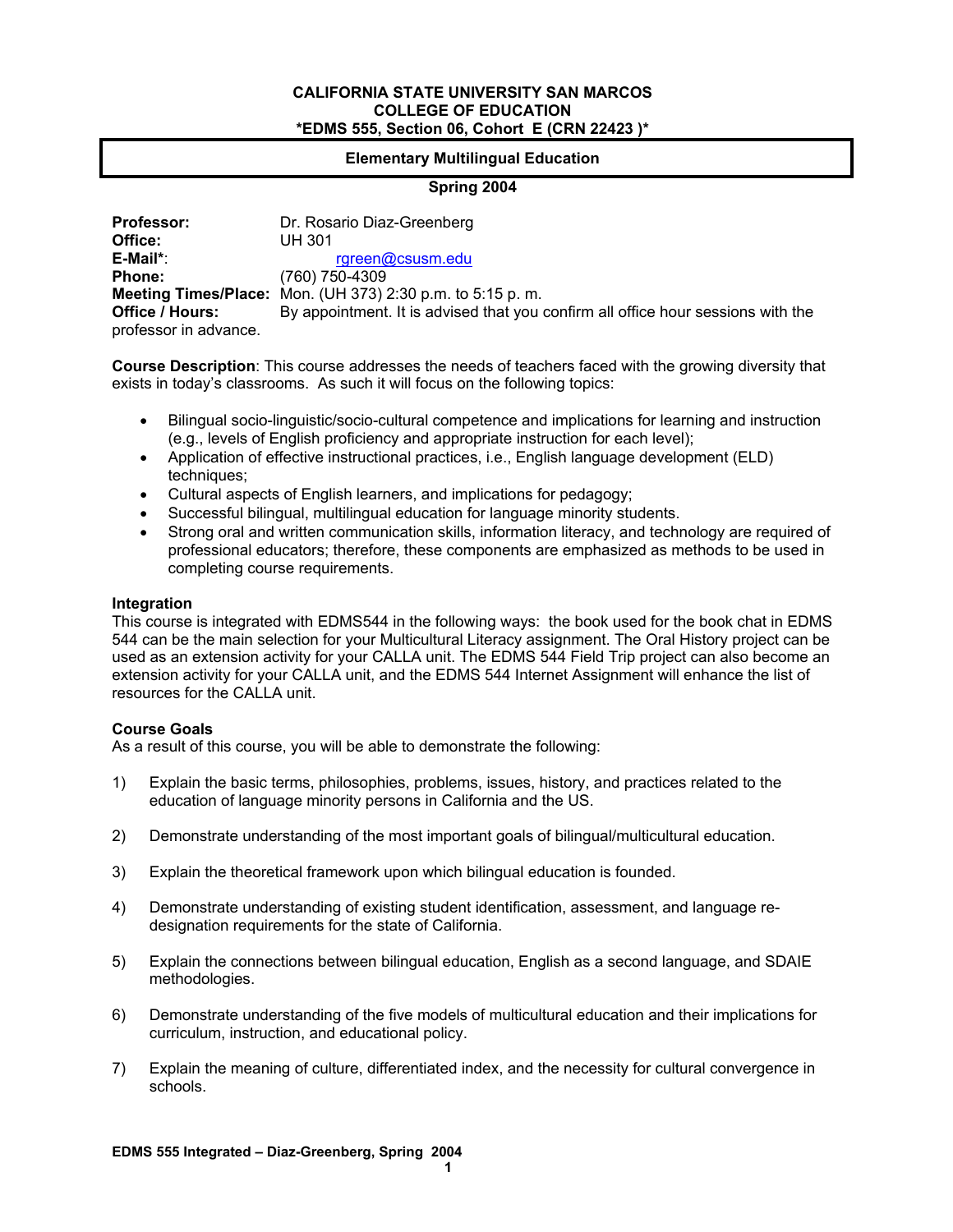8) Use confluent education techniques to develop understand of each individual student, create a more just and humane learning environment, and help students in their growth and development as human beings.

#### **Required Texts**

Walter, T. (1996). *Amazing English*. USA: Addison Wesley.

Course Reader - available at CopyServe 754 S. Rancho Santa Fe Road, San Marcos Phone: 599-9923 (price forthcoming)

**NOTE:** All texts/readings MUST be brought to each appropriate class session.

#### **Recommended Texts**

Chamot, A. & O'Malley, J. (1994). *The CALLA Handbook: Implementing the Cognitive Academic Language Learning Approach.* Menlo Park, CA: Addison-Wesley Publishing.A: Allyn and Bacon

Echeverria, J., Vogt, M. , and Short, D. (2004) *Making Content Comprehensible for English Language Learners: The SIOP Mode*l, 2nd Edition , Boston, MA : Allyn and Bacon

*Additional readings from previously purchased, Successful Inclusive Teaching by Joyce Choate and handouts provided by the instructor will be required.* 

#### **Professionalism/Dispositions** (*see rubric*)

Because this course is part of an accredited program that leads to professional certification, students are expected to demonstrate behavior consistent with a professional career. In particular students must:

- 1. Attend all class meetings. More than one absence will lower your grade in the following manner: the final grade will drop by one-third letter for every absence. The College of Education Attendance Policy (stated on page 7) will be followed. Serious illness or other emergencies will be evaluated on a case by case basis. If you will miss a class session*,* please notify the instructor in writing (email) as soon as possible.
- 2. Arrive on time just as you would at a school site. Late arrivals to and early departures from class **will alter the final grade**.
- 3. Prepare carefully for class. Be ready to discuss readings and assignments thoughtfully. All voices are valued in our classroom community. Please be sure we get to hear your thoughts on the topics we cover.
- 4. Complete all assignments on time. Late assignments will receive a 20% reduction in points for each day late. Occasionally a student may be asked to revise an assignment. If so, the revised work must be submitted no later than one week after it was returned and may not be eligible for full credit. If you are absent when an assignment is due, you may submit the work via email (except for Physical Model) so that it is not counted late. Receipt of the assignment will be returned by the instructor (please request return receipt from your toolbar)
- 5. Interact professionally and collaborate responsibly with your colleagues. Teacher education is a professional preparation program and students will be expected to adhere to standards of dependability, academic honesty and writing achievement.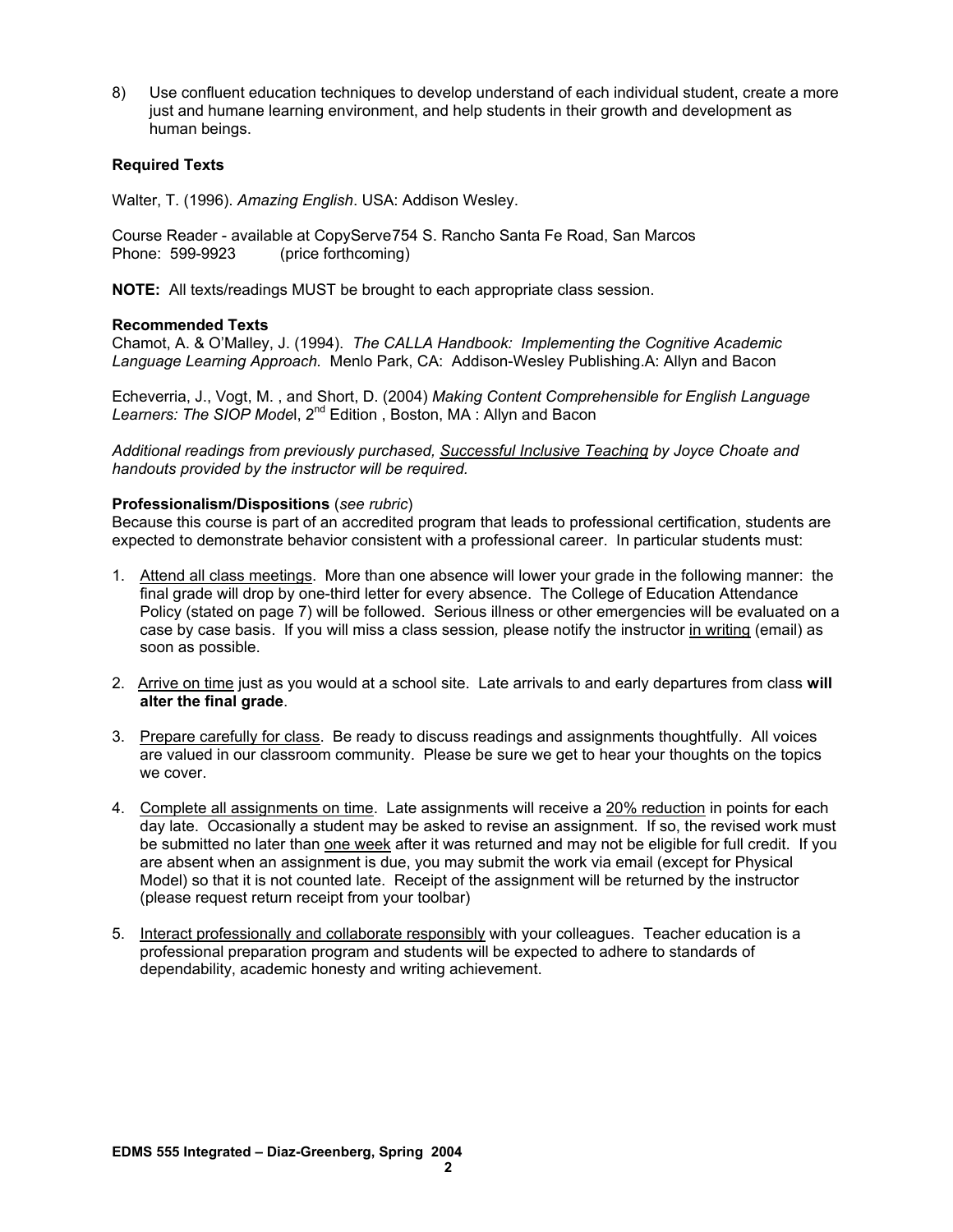| <b>Professionalism/Dispositions Rubric</b> |                                                                                                                                                                                                                                                                                                                                                              |                                                                                                                                                                                                                                                                  |                                                                                                                                                                                                                                          |              |  |
|--------------------------------------------|--------------------------------------------------------------------------------------------------------------------------------------------------------------------------------------------------------------------------------------------------------------------------------------------------------------------------------------------------------------|------------------------------------------------------------------------------------------------------------------------------------------------------------------------------------------------------------------------------------------------------------------|------------------------------------------------------------------------------------------------------------------------------------------------------------------------------------------------------------------------------------------|--------------|--|
|                                            | <b>Excellent 4</b>                                                                                                                                                                                                                                                                                                                                           | <b>Acceptable 3</b>                                                                                                                                                                                                                                              | Unacceptable 1-2                                                                                                                                                                                                                         | <b>Score</b> |  |
| Attitude                                   | Consistently displays<br>a positive attitude.<br>May offer<br>constructive criticism<br>and include<br>alternatives that<br>show initiative.                                                                                                                                                                                                                 | Displays a positive<br>attitude. May offer<br>constructive criticism and<br>include alternatives that<br>show initiative.                                                                                                                                        | Seldom has a positive<br>attitude. Often is<br>critical. Does not offer<br>alternative solutions to<br>criticism.                                                                                                                        |              |  |
| Participation                              | Attends every class,<br>always on time and<br>well prepared, never<br>leaves early. Gives<br>closest attention to<br>class activities and<br>speakers.                                                                                                                                                                                                       | Attends every class, on<br>time and prepared,<br>never leaves early.<br>Gives most attention to<br>class activities and<br>speakers.                                                                                                                             | Is not always ready<br>when class time begins.<br>Doesn't give full<br>attention in class;<br>sometimes talks when<br>others are speaking.                                                                                               |              |  |
| Professionalism                            | Consistently<br>behaves, talks and<br>works in a<br>professional manner,<br>regardless of<br>task/topic.                                                                                                                                                                                                                                                     | Most of the time,<br>behaves, talks and works<br>in a professional manner,<br>regardless of task or<br>topic.                                                                                                                                                    | Seldom behaves, talks,<br>and works in a<br>professional manner,<br>regardless of task or<br>topic.                                                                                                                                      |              |  |
| Collaboration                              | Consistently listens<br>to, shares with, and<br>supports the efforts<br>of others. Tries to<br>keep people working<br>well together.                                                                                                                                                                                                                         | Most of the time listens<br>to, shares with, and<br>supports the efforts of<br>others, but sometimes is<br>not a good team<br>member.                                                                                                                            | Rarely listens to, shares<br>with, or supports the<br>efforts of others. Is<br>often not a good team<br>member.                                                                                                                          |              |  |
| Contributions                              | <b>Consistently provides</b><br>useful ideas; always<br>stays focused on the<br>task. Exhibits a lot of<br>effort and valuable<br>contributions.                                                                                                                                                                                                             | Most of the time provides<br>useful ideas; stays<br>focused most of the time.<br>A satisfactory group<br>member who does what<br>is required.                                                                                                                    | Rarely provides useful<br>ideas; not always<br>focused. Reluctant to<br>participate. Lets other<br>take charge.                                                                                                                          |              |  |
| <b>Disposition</b><br>toward teaching      | Consistently<br>demonstrates<br>concern in learning to<br>teach all children.<br>Always demonstrates<br>strong commitment<br>toward developing<br>(a) an understanding<br>of children, (b)<br>teaching strategies,<br>and (c) knowledge of<br>the CA Standards for<br>the Teaching<br>Profession (CSTP)<br>and Teacher<br>Performance<br>Expectations (TPE). | Most of the time<br>demonstrates concern in<br>learning to teach all<br>children. Often<br>demonstrates<br>commitment toward<br>developing (a) an<br>understanding of<br>children, (b) teaching<br>strategies, and (c)<br>knowledge of the CSTP's<br>land TPE's. | Rarely shows concern<br>in learning to teach all<br>children. Rarely<br>demonstrates<br>commitment toward<br>developing (a) an<br>understanding of<br>children, (b) teaching<br>strategies, and (c)<br>knowledge of CSTP's<br>and TPE's. |              |  |
| Leadership                                 | Shows strength<br>through leadership in<br>different class<br>activities                                                                                                                                                                                                                                                                                     | Effectively participates<br>and contributes, but<br>rarely shows leadership<br>qualities.                                                                                                                                                                        | Does not show<br>leadership in any area<br>of class.                                                                                                                                                                                     |              |  |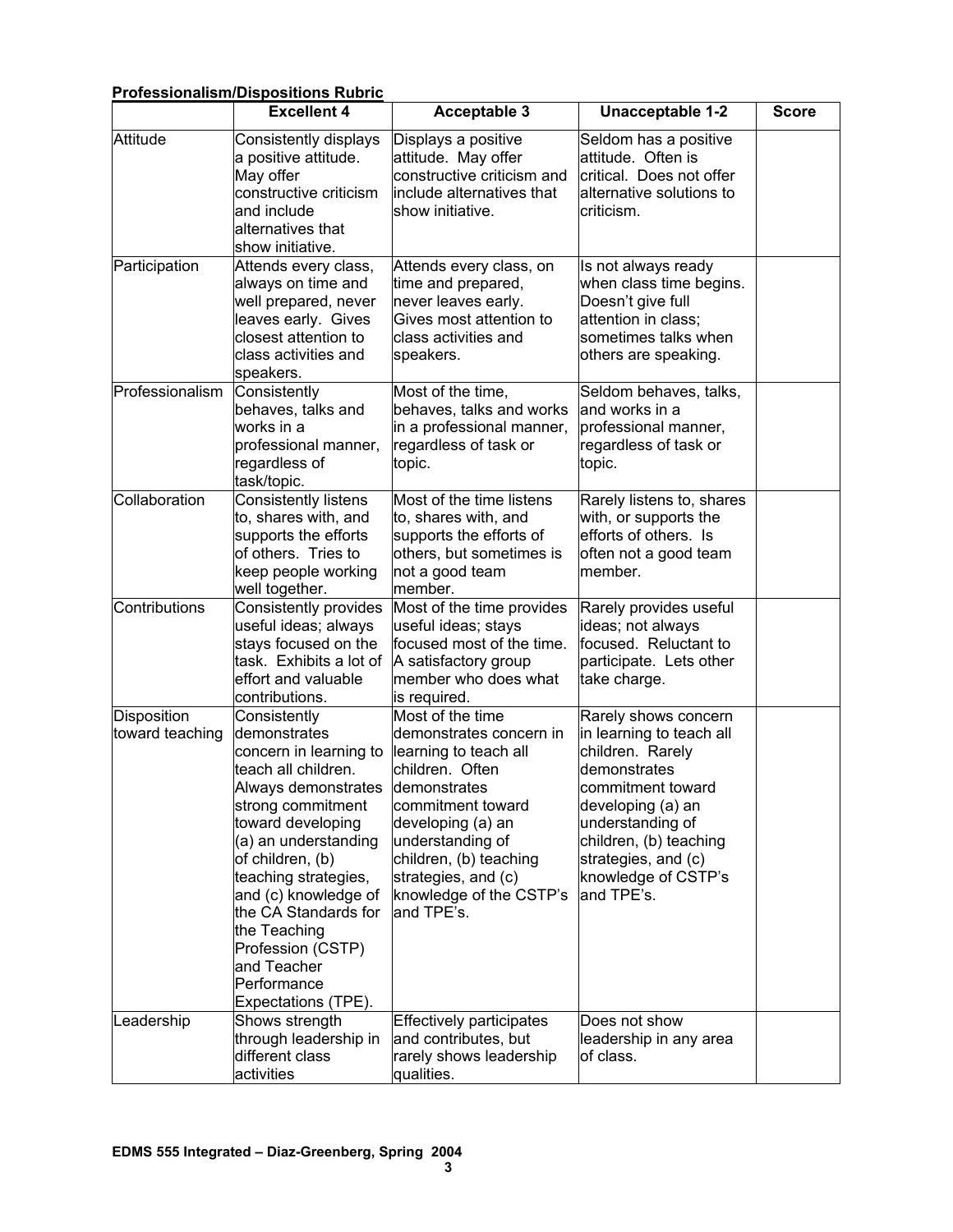### **California Commission on Teacher Credentialing**

#### **Standards Alignment:**

The course objectives, assignment, and assessments have been aligned with the CTC standards for the Multiple Subjects Credential. Please be sure to incorporate artifacts from this class into your final comprehensive portfolio. The following standards are addressed in this class:

Primary Standards

- 3: Relationships Between Theory and Practice
- Pedagogical Thought and Reflective Practice
- 5: Equity, Diversity, and Access to the Core Curriculum
- 7.a.b:Preparation to Teach Reading-Language Arts
- 8: Pedagogical Preparation for Subject-Specific Content Instruction
- 11.c**:** Preparation to use Educational Ideas and Research
- 13:Preparation to Teach English Learners

Secondary Standards

- 6: Opportunities to Learn and Reflect on Teaching in all Subject Areas
- 7: Preparation to Teach Reading-Language Arts
- 9: Using Computer-Based Technology in the Classroom
- 10: Preparation for Learning to Create a Supportive, Healthy Environment for Student Learning
- 11: Preparation to Use Educational Ideas and Research
- 12: Professional Perspectives Toward Student Learning and the Teaching Profession
- 13: Preparation to Teach English Learners
- 14: Preparation to Teach Special Populations in General Education Classrooms

### **Teacher Performance Expectation (TPE) Competencies:**

This course is designed to help teachers seeking the Multiple Subjects Credential to develop the skills, knowledge, and attitudes necessary to assist schools and districts in implementing effective programs for all students. The successful candidate will be able to merge theory and practice in order to realize a comprehensive and extensive educational program for all students. The following TPE's are addressed in this course:

Primary Emphasis:

- TPE 1a: Subject Specific pedagogical Skills for a MS Teaching Assignment
- TPE 2: Monitoring Student Learning During Instruction
- TPE 4: Making Content Accessible
- TPE 5: Student Engagement
- TPE 6: Developmentally Appropriate Teaching Practices
- TPE 6 a & b: Developmentally Appropriate Practices in Grades K-3 and 4-8
- TPE 7: Teaching English Learners
- TPE 9: Instructional Planning
- TPE 10: Instructional Time

# Secondary Emphasis:<br>TPE 3: Interpret

- Interpretations and Use of Assessments
- TPE 6d: Developmentally Appropriate Practices for Special Education
- TPE 8: Learning About Students<br>TPE 11: Social Environment
- Social Environment
- TPE 12: Professional, Legal, and Ethical Obligation
- TPE 13: Professional Growth
- TPE 14: Technology
- TPE 15: Issues of Social Justice and Equity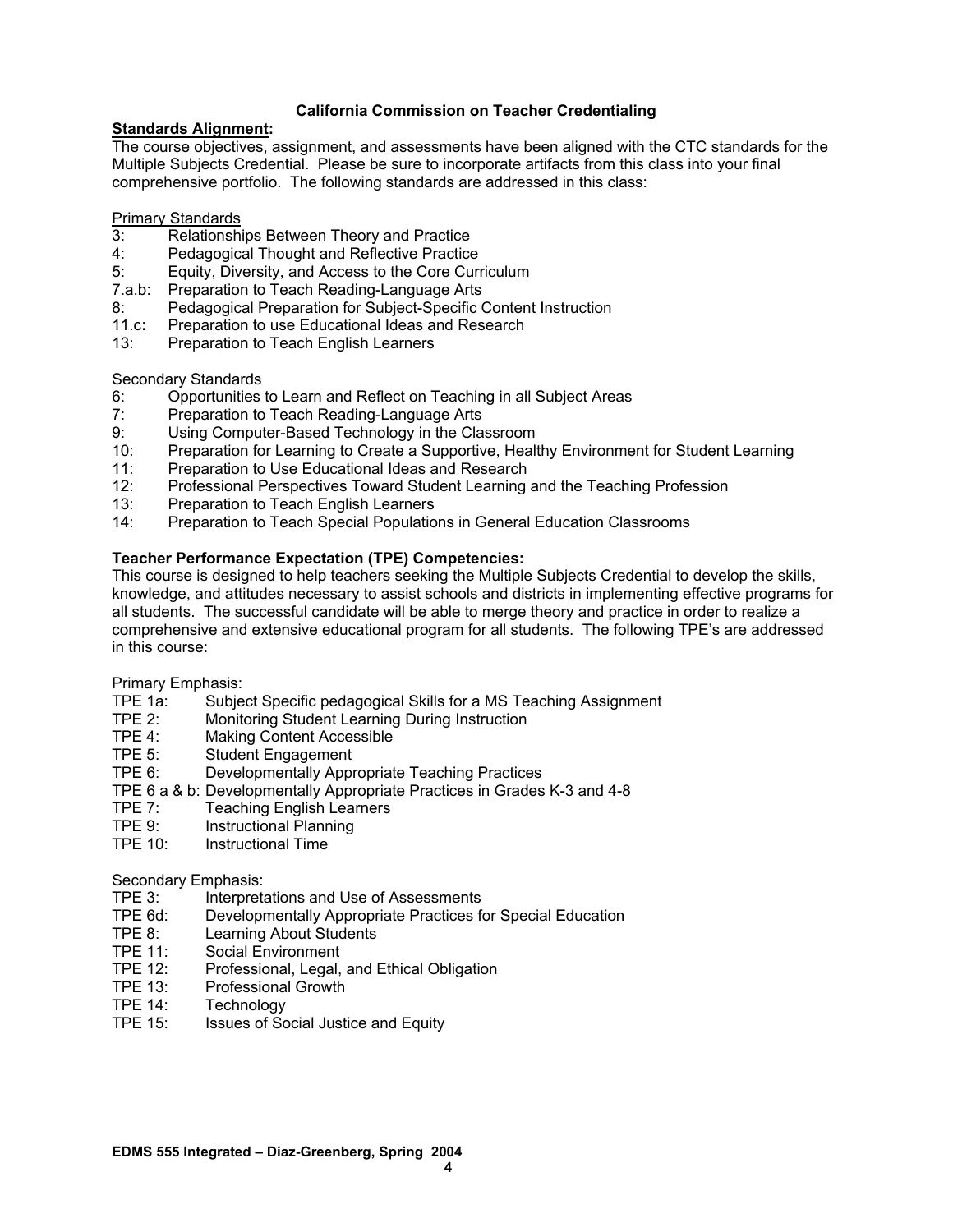#### **CLAD Competencies** supported by this course:

#### **Part 2: Methodology of Bilingual, English Language Development, and Content Instruction**

#### **I. Theories and Methods of Bilingual Education**

- A. Foundations
- B. Organizational models: What works for whom?
- C. Instructional strategies

#### **II. Theories and Methods for Instruction In and Through English**

- A. Teacher delivery for both English and language development and content instruction
- B. Approaches with a focus on English language development<br>C. Approaches with a focus on content area instruction (SDAIE
- Approaches with a focus on content area instruction (SDAIE)
- D. Working with paraprofessionals

#### **III. Language and Content Area Assessment**

- A. Purpose
- B. Methods
- C. State mandates
- D. Limitations of assessment
- E. Technical concepts

The Standards, Teacher Performance Expectations and CLAD Competencies identified above are addressed in EDMS 555 through class discussions, activities, oral/visual presentations, and written assignments.

#### **ASSIGNMENTS**

| <b>Attendance &amp; Participation</b>            | 10 points       |
|--------------------------------------------------|-----------------|
| <b>Reading responses</b>                         | 10 points       |
| <b>Internet /ELD Standards</b>                   | 10 points       |
| <b>ELD or SDAIE Observation &amp; Assessment</b> | 10 points       |
| <b>Integrated Thematic CALLA Unit</b>            | 50 points total |
| <b>Multicultural Book /Resources</b>             | (10 points)     |
| <b>Written CALLA Unit Plan</b>                   | (30 points)     |
| <b>Group Presentation of CALLA Unit</b>          | $(10$ points)   |
| <b>Outcome Assessment</b>                        | 10 points       |
|                                                  |                 |

*Detailed instructions for some course assignments will also be handed out in class.* 

#### *Reading Response Journal* 10% *10%*

*(TPEs addressed through this assignment are: 1a, 2, 3, 4, 5, 6, 6a, 6b, 6d, 7, 8, 9, 10, 11, 12)* 

The assigned readings provide an important foundation for your increasing understanding of how to effectively teach English Language Learners. To aid you in remembering the readings, and assist you with meaningful class participation, you are asked to respond to each reading assignment by coming to class with an entry in an index card summarizing key points from the assigned reading for that day. Response journals will be checked randomly and may be collected at the professor's discretion. Please structure each card as follows:

- (1) reading identification (T:8, for example),
- (2) key points from the reading (you may include graphics),
- (3) a paragraph towards the bottom that connects the reading to your perspectives/ experience,
- (4) one question that the reading assignment prompts you to ask at this time.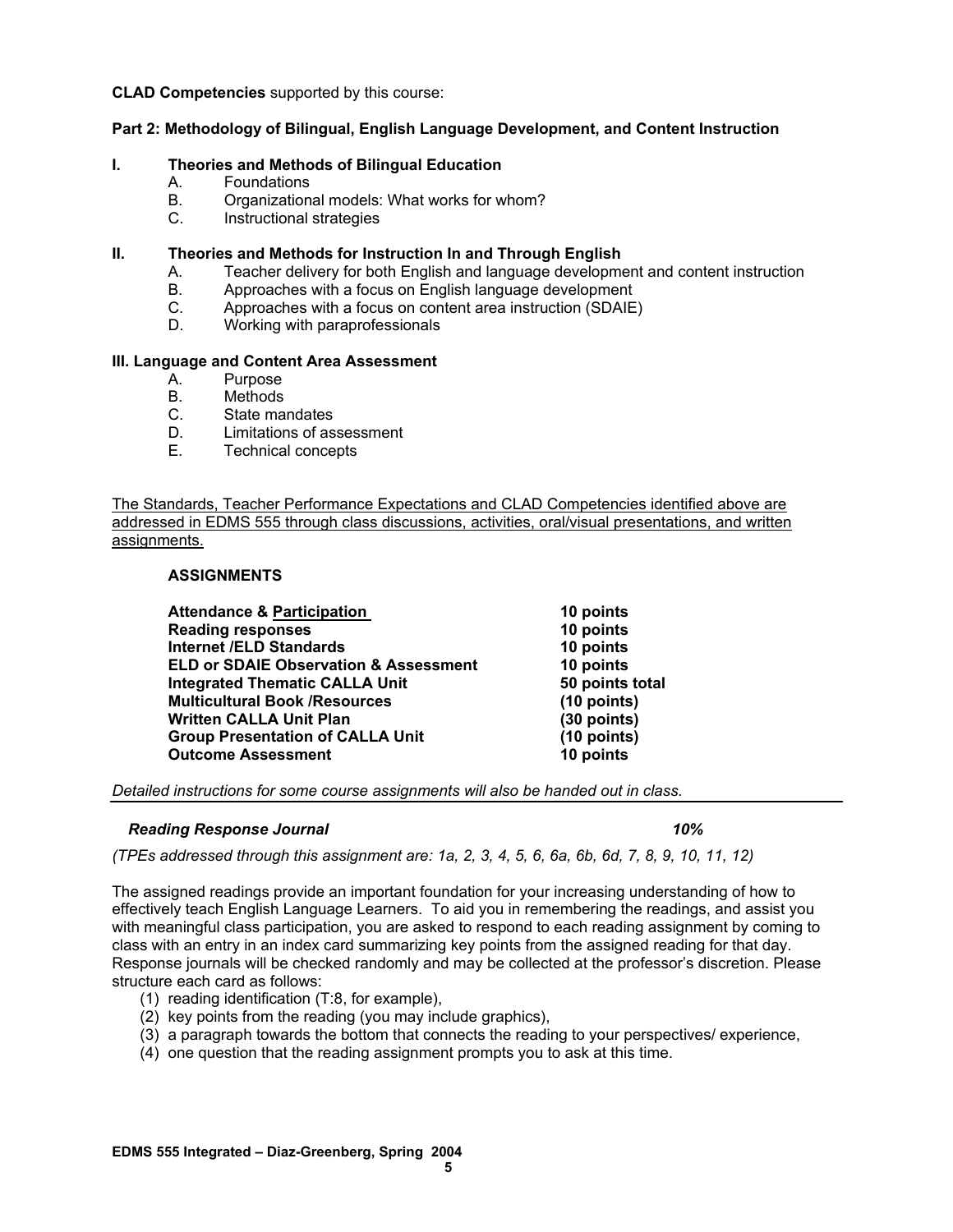**The following assignments will link together and will help you to create a well developed CALLA unit plan:** 

Internet Research Projects ( 5 points each) *10% (TPEs addressed through this assignment are: 1a, 4, 5, 6a, 6b, 9, 14)* 

The Internet provides teachers and their students with vastly increased access to information – yet issues of quality and usefulness must be considered. For this assignment, you will explore several sites dealing with bilingual education and English language learners on the World Wide Web, evaluate them, and find two additional sites that enhance your understanding of key concepts.

Historical Foundations of Bilingual Education Second Language Acquisition Politics of Bilingual Education / Proposition 227 Assessment What you will do for your English learners

#### ELD Standards Requirement

For the 4th week of class  $(4<sup>th</sup>$  class session) you will need to search the CDE website and download the ELD standards (Grades 3-5 or 6-8) and print a copy for yourself. Please bring the standards to class. (www.cde.ca.gov) or from WestEd (www.wested.org ).

#### **ELD / SDAIE Lesson Observation 10 points**

For this assignment you will observe an ELD or SDAIE lesson. You will complete a check list and collect/document evidence of any instructional modifications made to provide comprehensible academic input for the English learners in the class. As part of your write-up, you are to discuss how (if necessary) you would modify the lesson/activity in light of the information and knowledge gained in the course. Your lesson observation must address TPEs 4 and 5 (see rubric).

### **Multicultural Literature Assignment ( 10 points)**

(TPEs supported through this activity are: 1a, 4, 5, 6a, 6b, 7, 9, 15)

This assignment ties in with the Book Chat and the Oral History Project assignments and will constitute the starting point of your CALLA unit assignment.

With another person, you will have the opportunity to develop a multicultural literature plan that will address appropriate literature selections reflecting multicultural perspectives for students in grades K-2 or 3-6. Choose four powerful children's multicultural selections that should be the center of the curriculum for different times throughout the year. This plan should include an **outline of how the multicultural books will be used throughout the year and across various content areas, as appropriate (an outline or grid of the academic year is suggested),** and a **justification** (an explanatory narrative) of the selections made. At least one of the books must be bilingual (English and another language) with a brief discussion of how "primary language support" will be incorporated into the literature unit. Write **a** detailed reading and writing lesson plan that will clearly delineate how every child will be successful by providing universal access to diverse students (e.g., gifted, English learners, special needs, non-readers, poor).

The format of the multicultural literature assignment should include (See Appendix A):

- 1. Overview: A narrative that discusses the focus of the unit and a brief summary of each book.
- 2. Major Concepts to be addressed
- 3. Grade level and English language proficiency level this unit is appropriate for
- 4. Outline/plan/grid of how the books will be used throughout the year
- 5. Standards covered
- 6. Strategies to be used.
- 7. Primary language support component of the unit plan: describe how the primary language and English language will be used jointly to support student engagement and learning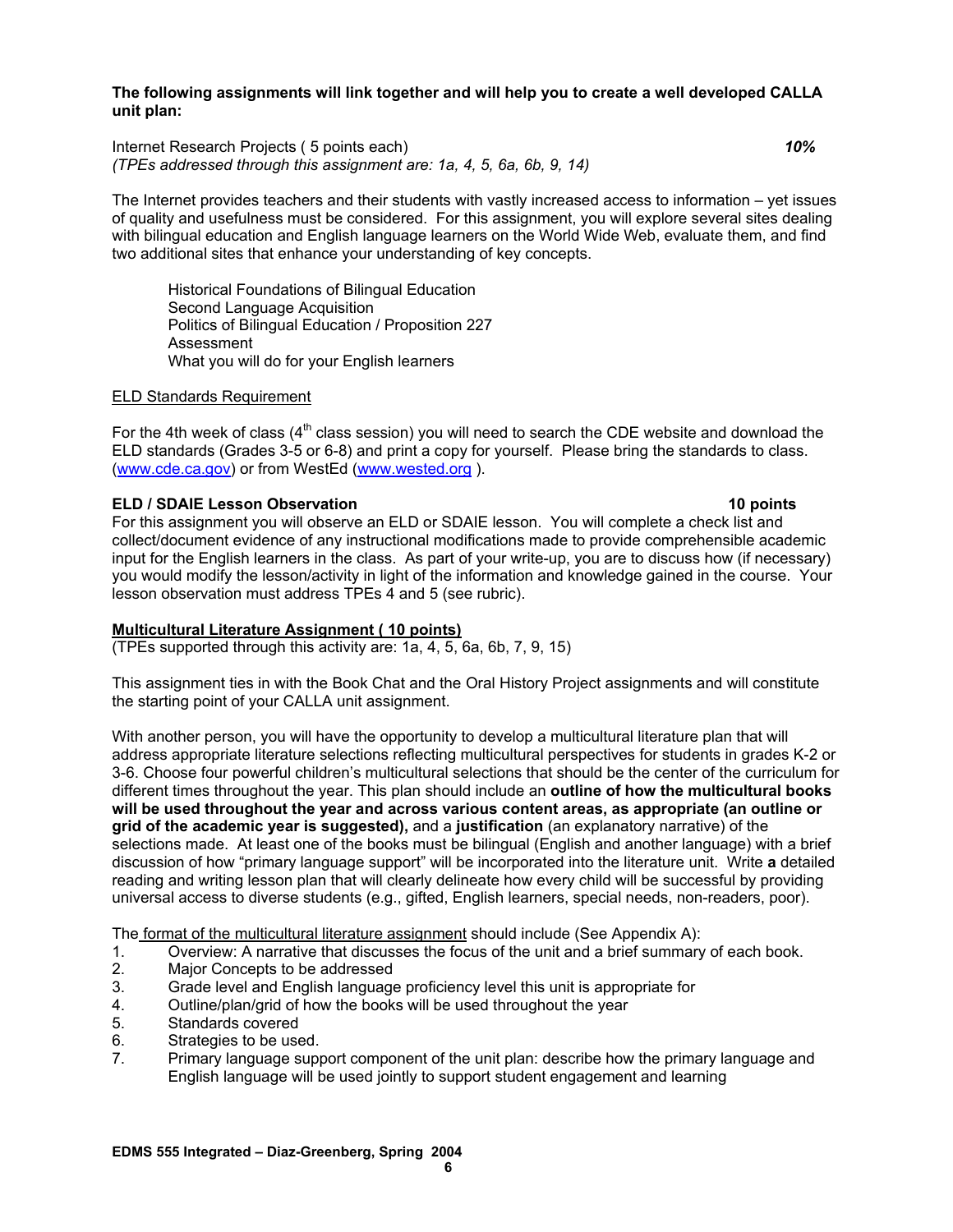### **Poster Sessions (20 minutes each)**

Tables will be set up to provide space for half of the groups to present/display their Multicultural Literature Selection. Other class members will walk around and listen to the discussions on the different books selected.

Note: Dr. Alice Quiocho has developed an excellent website with a bibliography of children's literature and multicultural books that could be a great resource for you (http://www.csusm.edu/Quiocho). Also, the Barahona Center for the Study of Books in Spanish for Children and Adolescents is a wonderful resource right here on campus in the main library.

**Integrated Thematic CALLA Unit Plan (50 points)** - Providing rigorous academic instruction that also facilitates English language acquisition is critical to the academic achievement of English learners. This assignment will provide you with an opportunity to demonstrate ways in which curriculum and instruction, while remaining grade level appropriate, can be modified so that it is comprehensible to English Learners. Parts of this assignment will be done in class and thus collaboration is highly encouraged. You will design a unit of at least three sequential lessons  $#$  of lessons depends on  $#$  of persons in your group – a minimum of 1 lesson plan per person is required) that employ CALLA methodology. Lesson plans, should be formulated to meet the needs of English Learners. This project is due the day your group presents your interactive lesson to the class. Here is the basic format for this assignment:

- I. THEMATIC UNIT OVERVIEW: Using the Multicultural Literature assignment as a starting point, you will provide an overview of the following (Template to follow):
- 1. Describe the target students' **grade level(s), language level(s), program placement information.**
- 2. Identify the **major concepts** that you want children to learn in the unit.
- 3. Identify the areas of curriculum **(content)** you will use by citing specific standards (literature, mathematics, science, etc.,) and objectives of the content area. What objectives in the content areas will students have to meet in order to learn the major concepts?

II. SAMPLE LESSON PLANS (See Appendix B): Develop a unit of lessons (1 per person in your group) that will teach the critical concepts in your thematic unit. What are the objectives of your lessons, and how are those tied into the major concepts and objectives (content as well as language) that you have set for the entire unit? Be clear and specific so that someone will be able to take your lessons and replicate them. For each lesson plan, include the following:

- 4. Identify what you will do to get students **into the unit (Preparation & Presentation).** Next, identify what you will do to get students **through the unit (Practice).** Include what you will do to assess that students have learned the major concepts **(Evaluation)** and what students will do **beyond (Expansion)** the unit to extend their understanding**.** Or, use an alternate lesson plan format such as the 5-step plan.
- 5. Identify the **language and, separately, the content objectives objectives**, using the appropriate English Language Development standards. What language will the students use to learn the major concepts? What language objectives are your unit and lessons are targeting? State these clearly.
- 6. Identify the **scaffolding strategies** you have chosen to help students learn the major concepts. Be aware that students must also learn the strategies and be able to make them a part of their learning repertoire. Give **specific reasons** for choosing the scaffolding strategies you are using, that is, how these strategies build scaffolds to learning. Remember that English Only students will usually need only **one** scaffold, whereas English learners may need **more than one scaffold**  depending on their schemata and level of language development in both languages. Use content learned in your other courses or your classroom practice to support your **rationale.**
- 7. Be sure to include an authentic **assessment** in your unit (summative or formative is fine). How will you assess that ELD students have met the objectives of the unit and the lessons? That is, how will students demonstrate understanding and how will you know they have understood? Have you developed a **rubric** and a clear description of what the various degrees of that rubric mean?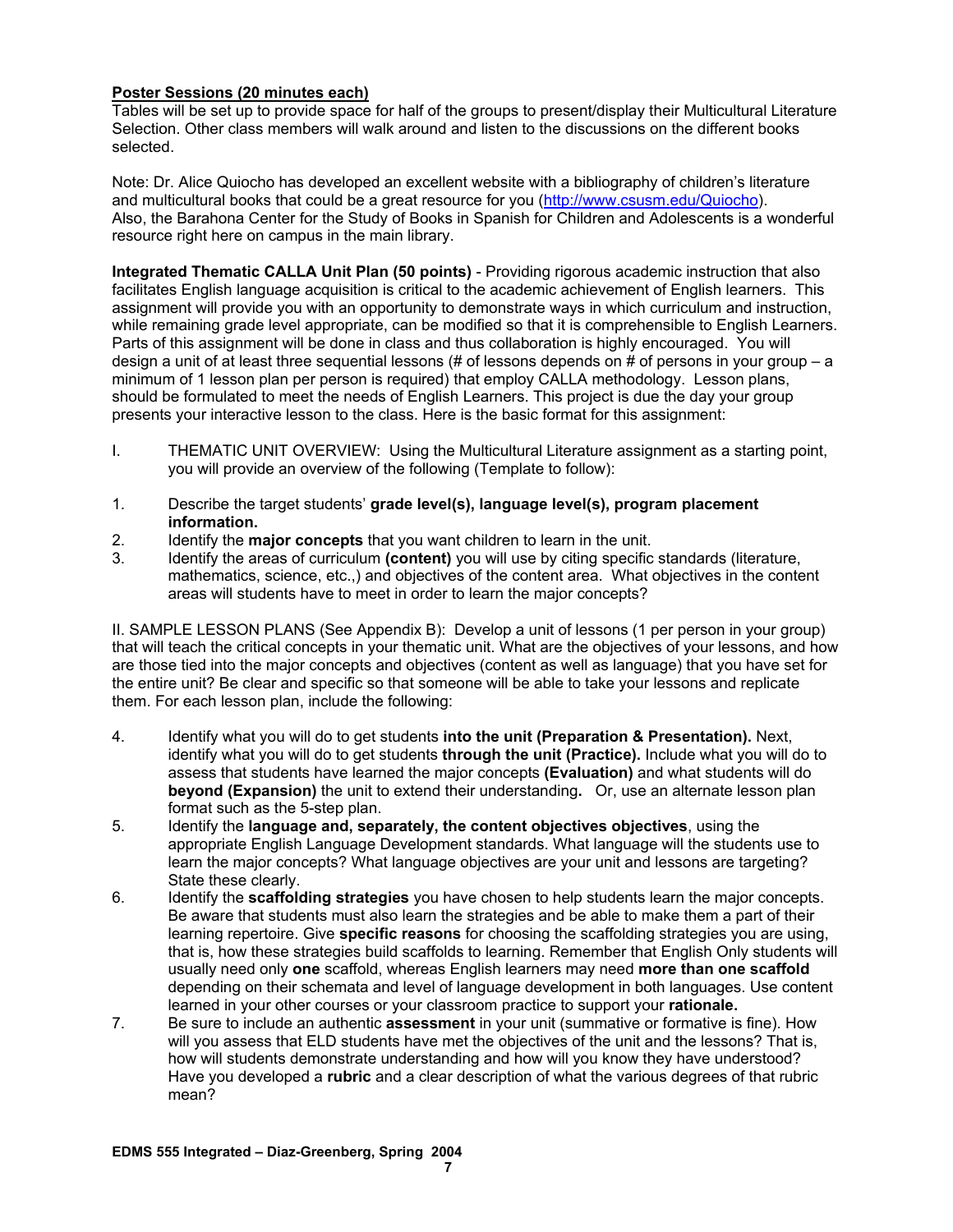#### III. APPENDICES:

- 8. Include a **resources list,** a bibliography of all materials used, such as books, art prints, CD's, computer software, videos, etc.
- 9. The unit must also contain a **reflection.** What have you / your group learned from the development of these lessons? If you have had the opportunity to implement any part of your unit, be sure to include reflections on the implementation as well as student samples, if available.

 Your group may do a computer technology project, if that is the medium in which you wish to present your project. Check with me as to the programs you are using. For example, you can provide a videotaped version of one or more lessons in your unit, either with children in schools, or with studentaged neighbors/family acting as your students. Or, the class presentation itself can be videotaped. One person can do this – videotape a lesson or the presentation -- instead of writing a lesson plan and participating otherwise in the presentation. The person opting to do this in your group needs to obtain waivers from all students being filmed (see me for waiver form), and be responsible for any editing using e.g., movie in the lab, if necessary, and providing me with a copy of the film. Video cameras are available for checkout in the media library.

The following are questions that will help you plan the unit, and also complete the reflective section of the unit:

♦ Does each lesson take into consideration the various English proficiency levels of language minority students?

- ♦ Are the objectives conceptually clear and tied to your instructional and learning strategies?
- ♦ Does instruction in each lesson use visuals, manipulative, realia, drama and scaffolding techniques that would facilitate understanding?
- ♦ Do the learning strategies incorporate group collaboration, cooperative learning activities, peer assistance, or other work group techniques?
- ♦ Is the content or subject matter in the lesson challenging and not watered down?
- ♦ Does the lesson incorporate the culture, lived experiences, and if possible, the language of the students?
- ♦ How are the parents and community integrated into the unit?
- ♦ How does the lesson try to incorporate the 7 Intelligences and/or multiple modalities?
- Does your assessment directly measure your objectives in a conceptually clear manner?

**Group Presentation of CALLA Unit** - Your "unit group" will choose one lesson from your instructional unit to present to the class. For the purpose of this lesson, the class will become your students so be sure to let them know what grade level and other characteristics they have for the duration of the lesson (e.g., native language, length of time in the country). Be sure that all members have a role during the lesson, and that the lesson is interactive. This means that the class (your "students") needs to actively participate in your presentation. You will have approximately one-half hour (this includes time for questions and comments). If any group member has had the opportunity to implement the unit, you may discuss the process and outcomes. Presentations will be done during Week 8.

# **Grading Rubric:**

### **"A" Students**

- 1. Demonstrate serious commitment to their learning, making full use of the learning opportunities available and searching out the implications of their learning for future use.
- 2. Complete all assignments thoroughly and thoughtfully, receiving 3.5-4.0 average on all assignments.
- 3. Make insightful connections between all assignments and their developing overall understanding of social studies concepts; they continually question and examine assumptions in a genuine spirit of inquiry.
- 4. Students show high level achievement of course goals.

# **"B" Students**

- 1. Simply comply with the course requirements and expectations.
- 2. Complete all assignments, usually thoroughly and thoughtfully, receiving 2.7 -3.4 average on all assignments.

#### **EDMS 555 Integrated – Diaz-Greenberg, Spring 2004**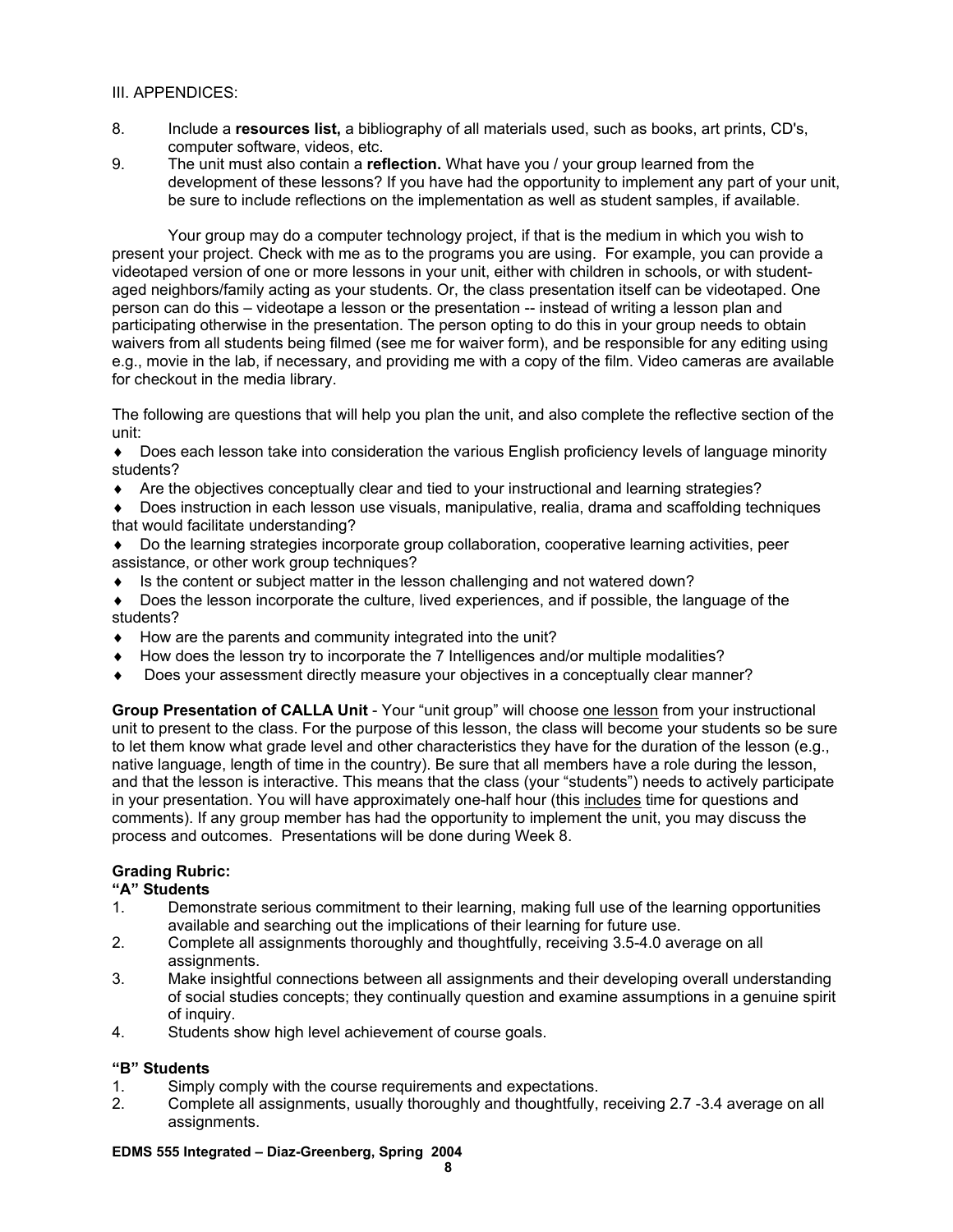- 3. Usually connect assignments to their developing overall understanding of social studies concepts; may be satisfied with accepting their learning as it is received without deeply examining assumptions or seeking a higher level of understanding of the implications.
- 4. Students show reasonable achievement of course goals.

# **"C" Students**

1. Demonstrate an inconsistent level of compliance to course requirements and expectations.

- 2. Complete all assignments with limited thoroughness and thoughtfulness, receiving 1.7-2.6 average on all assignments.
- 3. Make limited connections between assignments and their developing overall understanding of social studies concepts; may not be open to examining assumptions or implications and may actually dismiss the importance of the understanding of social studies concepts.
- 4. Attempt, but show limited progress in achieving course goals.

# **"D/F" Students**

Fail to meet the minimum requirements of a C. The specific grade will be determined based on a rate of assignment completion, attendance, etc.

# **NOTES**

Students must meet the attendance requirements for the grade described. Attendance is a prerequisite for earning a particular grade: One absence =A, two absences = B, three absences= C.

# California State University San Marcos COLLEGE OF EDUCATION

### **Mission Statement**

The mission of the College of Education Community is to collaboratively transform public education by preparing thoughtful educators and advancing professional practices. We are committed to diversity, educational equity, and social justice, exemplified through reflective teaching, life-long learning, innovative research, and ongoing service. Our practices demonstrate a commitment to student centered education, diversity, collaboration, professionalism, and shared governance.

*(adopted by COE Governance Community October, 1997)*

# **Attendance Policy**

Due to the dynamic and interactive nature of courses in the College of Education, all students are expected to attend all classes and participate actively. At a minimum, students must attend more than 80% of class time, or s/he **may not receive a passing grade** for the course at the discretion of the instructor. Individual instructors may adopt more stringent attendance requirements. Should the student have extenuating circumstances, s/he should contact the instructor as soon as possible. *(Approved: 12/19/97)* 

### **CLAD Infusion**

In 1992, the College of Education voted to infuse Cross-cultural, Language and Academic Development (CLAD) competencies across the curriculum. The CLAD competencies are attached to the syllabus and the competencies covered in this course are highlighted.

# **Disabled Student Services Office**

Students with disabilities requiring reasonable accommodations must be approved for services through the Disabled Student Services Office (DSS) in Craven Hall 5205 at (760) 750-4905 or TTY (760) 750-4909. Eligible students may contact John Segoria during his office hours or in a more private setting in order to ensure confidentiality.

### **Statement on Plagiarism**

Any evidence of cheating or plagiarism (defined as presenting the words or ideas of others as your own) will result in a failing grade for that assignment and a letter regarding the incident to be placed in your file in the Dean of Student's Office. Please read "Academic Honesty" in Academic Regulations and CSUSM Policies (found in your catalog or student handbook) and see me if you have any more questions about what constitutes plagiarism or cheating. Note that on written assignments exact quotes must be placed in quotation marks. All quoted and paraphrased work must be cited in the text.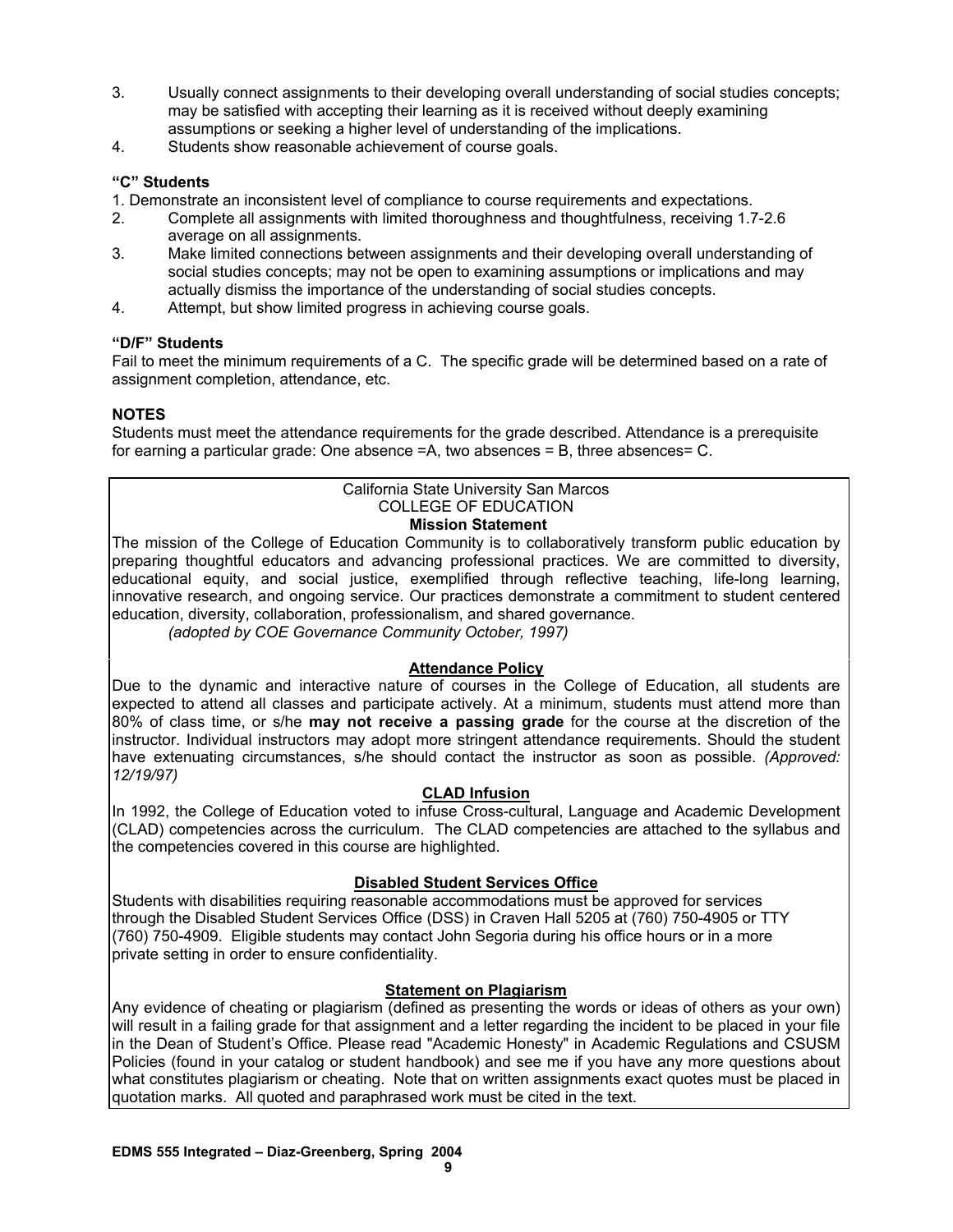| <b>Lesson Observation - Scoring Rubric</b>             |                                                                                                                                                                                                                                  |                                                                                                                                                                                                                                                                                                                                     |                                                                                                                                                                                                                                                                                                                                           |                                                                                                                                                                                                                                                                                                                |
|--------------------------------------------------------|----------------------------------------------------------------------------------------------------------------------------------------------------------------------------------------------------------------------------------|-------------------------------------------------------------------------------------------------------------------------------------------------------------------------------------------------------------------------------------------------------------------------------------------------------------------------------------|-------------------------------------------------------------------------------------------------------------------------------------------------------------------------------------------------------------------------------------------------------------------------------------------------------------------------------------------|----------------------------------------------------------------------------------------------------------------------------------------------------------------------------------------------------------------------------------------------------------------------------------------------------------------|
| <b>Criteria</b>                                        | <b>Developing</b>                                                                                                                                                                                                                | <b>Nearly</b><br><b>Meets</b>                                                                                                                                                                                                                                                                                                       | <b>Meets</b>                                                                                                                                                                                                                                                                                                                              | <b>Exceeds</b>                                                                                                                                                                                                                                                                                                 |
| TPE-4<br><b>Making</b><br>Content<br><b>Accessible</b> | Teacher candidate<br>is unable to<br>determine if lesson<br>observed is<br>consistent with<br>pedagogical<br>theories, principles,<br>and instructional<br>practices for<br>making content<br>accessible to<br>English learners. | Candidates can partially<br>determine if lesson<br>observed is consistent<br>with pedagogical<br>theories, principles, and<br>instructional practices<br>for making content<br>accessible to English<br>learners.                                                                                                                   | Candidates are able to<br>determine if lesson<br>observed makes content<br>accessible to students<br>with different levels of<br>proficiency in English<br>and primary language.                                                                                                                                                          | Candidates can apply<br>pedagogical theories,<br>principles, and<br>instructional practices for<br>making content<br>accessible to all English<br>learners by offering<br>appropriate suggestions.                                                                                                             |
| TPE-5<br><b>Student</b><br><b>Engagement</b>           | Candidates of<br>English learners<br>are unaware if<br>lesson observed<br>engages students<br>or is appropriate for<br>the levels of<br>English proficiency<br>and primary<br>language.                                          | Candidates of English<br>learners are not always<br>certain if lesson<br>observed clearly<br>communicates<br>objectives, ensures<br>understanding, monitors<br>progress, adjusts<br>instruction according to<br>levels of English<br>proficiency and primary<br>language, and<br>incorporates community<br>resources appropriately. | <b>Candidates of English</b><br>learners are able to<br>determine if lesson<br>observed clearly<br>communicates<br>objectives, ensures<br>understanding, monitors<br>progress, adjusts<br>instruction according to<br>levels of English<br>proficiency and primary<br>language, and<br>incorporates community<br>resources appropriately. | Teachers candidates can<br>confirm that the lesson<br>observed engages ALL<br>English learners in the<br>academic program; and<br>students know objectives,<br>understand key concepts,<br>are aware of their<br>progress, and their home<br>language and culture are<br>part of the classroom<br>environment. |

|                                                 | <b>Multicultural Resources / Lessons - Scoring Rubric</b>                                                                                                                  |                                                                                                                                                                                                                                                                                                                |                                                                                                                                                                                                                                                                                                                                                              |                                                                                                                                                                                                                                                                                                                           |  |
|-------------------------------------------------|----------------------------------------------------------------------------------------------------------------------------------------------------------------------------|----------------------------------------------------------------------------------------------------------------------------------------------------------------------------------------------------------------------------------------------------------------------------------------------------------------|--------------------------------------------------------------------------------------------------------------------------------------------------------------------------------------------------------------------------------------------------------------------------------------------------------------------------------------------------------------|---------------------------------------------------------------------------------------------------------------------------------------------------------------------------------------------------------------------------------------------------------------------------------------------------------------------------|--|
| <b>Criteria</b>                                 | <b>Developing</b>                                                                                                                                                          | <b>Nearly</b><br><b>Meets</b>                                                                                                                                                                                                                                                                                  | <b>Meets</b>                                                                                                                                                                                                                                                                                                                                                 | <b>Exceeds</b>                                                                                                                                                                                                                                                                                                            |  |
| TPE-4<br><b>Making</b><br><b>Content</b>        | Candidates use<br>mostly traditional<br>instructional<br><b>Accessible</b> practices that<br>deny access to<br>the content to<br>non-readers and<br>English learners.      | Candidates use some<br>instructional practices to<br>make multicultural<br>literature books<br>accessible, but few non-<br>readers and English<br>learners have access to<br>content.                                                                                                                          | Candidates use a variety<br>of instructional practices<br>to make multicultural<br>literature selections<br>accessible to diverse<br>students.                                                                                                                                                                                                               | All students have access to<br>the content of multicultural<br>literature books, including<br>non-readers and students<br>with varying levels of<br>English proficiency                                                                                                                                                   |  |
| TPE-7<br><b>Teaching</b><br>English<br>Learners | Multicultural<br>literature books<br>are not authentic.<br>do not reflect the<br>diversity in<br>schools, and the<br>primary language<br>of students is not<br>considered. | Candidates select some<br>authentic multicultural<br>books, primary language<br>is not included or not<br>well translated, reading<br>and writing activities are<br>inappropriate for levels<br>of proficiency in English<br>and primary language,<br>and assessments are<br>non-existent or<br>inappropriate. | Candidates select<br>authentic multicultural<br>literature books that<br>reflect diversity of the<br>classroom, to include<br>the primary language of<br>English learners,<br>develop reading and<br>writing instructional<br>activities appropriate for<br>levels of proficiency in<br>English and primary<br>language, and create<br>relevant assessments. | Teaching candidates include<br>justification for the selection<br>and purpose of each book,<br>taking into account the<br>varying learning and social<br>needs of individual students<br>or groups in their own<br>classroom. Writing and<br>reading activities meet the<br>academic and social needs<br>of all students. |  |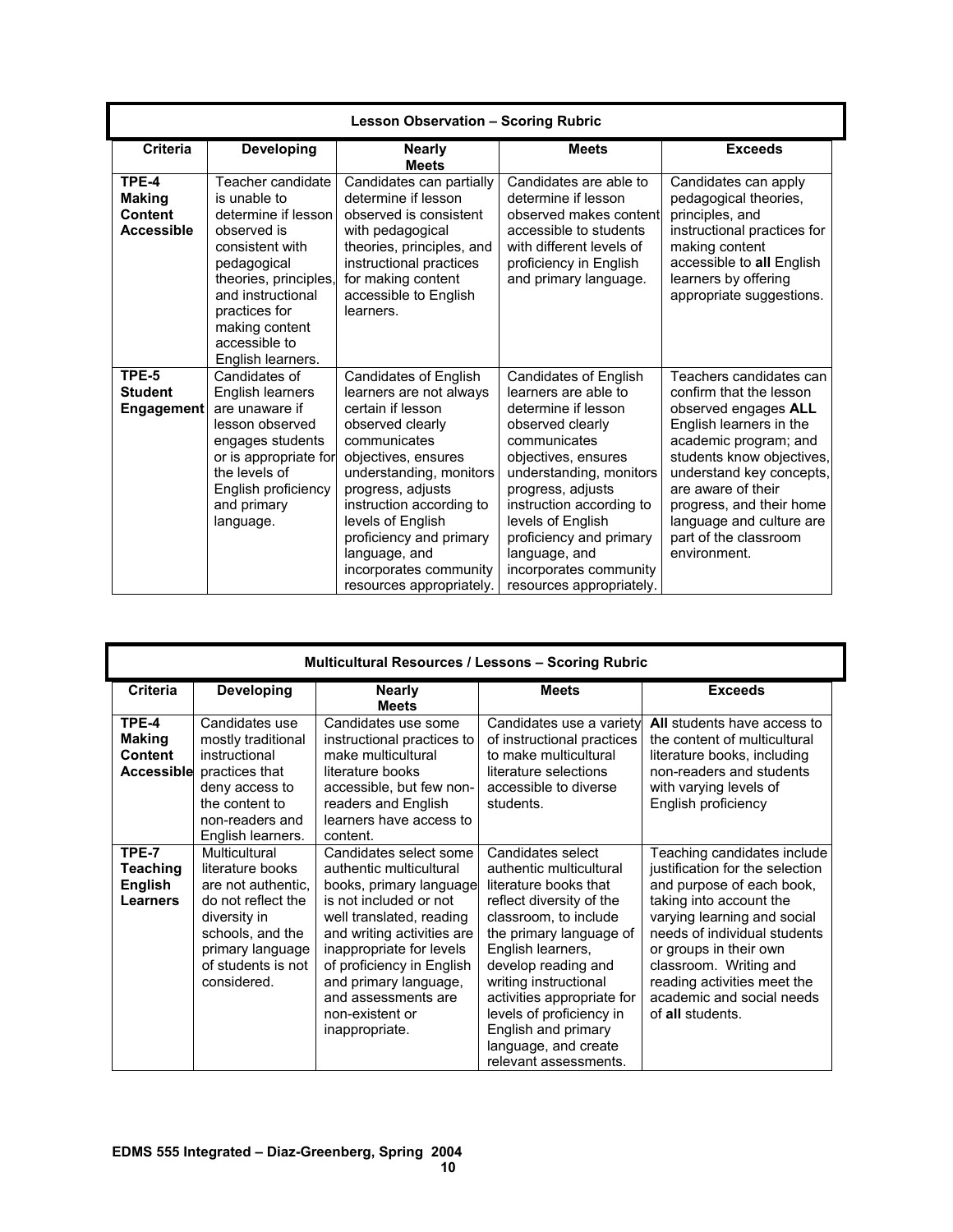| <b>Criteria</b>                                                                           | <b>Developing</b>                                                                                                                                                                                                                                                                         | CALLA UNII Plan/Presentation – Scoring Rubric<br><b>Nearly</b>                                                                                                                                                                        | <b>Meets</b>                                                                                                                                                                                                                                                       | <b>Exceeds</b>                                                                                                                                                                                                                            |
|-------------------------------------------------------------------------------------------|-------------------------------------------------------------------------------------------------------------------------------------------------------------------------------------------------------------------------------------------------------------------------------------------|---------------------------------------------------------------------------------------------------------------------------------------------------------------------------------------------------------------------------------------|--------------------------------------------------------------------------------------------------------------------------------------------------------------------------------------------------------------------------------------------------------------------|-------------------------------------------------------------------------------------------------------------------------------------------------------------------------------------------------------------------------------------------|
|                                                                                           |                                                                                                                                                                                                                                                                                           | <b>Meets</b>                                                                                                                                                                                                                          |                                                                                                                                                                                                                                                                    |                                                                                                                                                                                                                                           |
| TPE-1<br><b>Specific</b><br>pedagogical<br>skills for<br>subject<br>matter<br>instruction | Candidates use very<br>traditional and limited<br>(e.g., lecture only)<br>pedagogical skills for<br>subject matter<br>instruction that prevent<br>understanding of<br>information to English<br>learners                                                                                  | Candidates use some<br>specific pedagogical<br>skills for subject<br>matter instruction, but<br>many English learners<br>do not have access to<br>the content.                                                                        | Candidates use a<br>variety of specific<br>pedagogical skills for<br>subject matter<br>instruction to English<br>learners.                                                                                                                                         | The specific pedagogical<br>skills for subject matter<br>instruction will<br>incorporate the level of<br>proficiency in English<br>and the primary<br>language.                                                                           |
| TPE-3<br>Interpretation<br>and use of<br>assessments                                      | Candidates understand<br>and use primarily<br>traditional assessments<br>strategies with English<br>learners.                                                                                                                                                                             | Candidates<br>understand and use<br>some informal and<br>formal assessments to<br>determine progress<br>and plan instruction<br>for English learners.                                                                                 | Candidates<br>understand and use<br>a variety of informal<br>and formal<br>assessments to<br>determine progress<br>and plan instruction<br>for English learners.                                                                                                   | Assessments will also<br>incorporate English<br>learners' levels of<br>proficiency in English<br>and the primary<br>language to develop and<br>modify instruction<br>accordingly.                                                         |
| TPE-4<br><b>Making</b><br>content<br>accessible                                           | Candidates use mostly<br>traditional instructional<br>practices that do not<br>provide English learners<br>access to content.                                                                                                                                                             | Candidates use some<br>instructional practices,<br>but few English<br>learners have access<br>to content.                                                                                                                             | Candidates use a<br>variety of<br>instructional<br>practices to make<br>content accessible<br>to English learners.                                                                                                                                                 | All students have access<br>to content, including non-<br>readers and students<br>with varying levels of<br>English proficiency.                                                                                                          |
| TPE-5<br><b>Student</b><br>Engagement                                                     | Candidates are mostly<br>concerned about<br>covering content to<br>English-only speakers,<br>makes little effort to<br>communicate objectives<br>to EL, understanding is<br>unlikely, instruction does<br>not consider student<br>level of English<br>proficiency and primary<br>language | <b>Candidates of English</b><br>learners communicate<br>some objectives<br>clearly, understanding<br>is partial, progress is<br>undetermined,<br>instruction is<br>sometimes adjusted,<br>and community<br>resources are<br>untapped. | Candidates of<br><b>English learners</b><br>clearly communicate<br>objectives, ensure<br>understanding,<br>monitors progress,<br>adjust instruction<br>according to level of<br>English proficiency<br>and primary<br>language, and use<br>community<br>resources. | All students are engaged<br>in the academic<br>program, know<br>objectives of lessons,<br>understand key<br>concepts, are aware of<br>their progress, and their<br>home language and<br>culture are part of the<br>classroom environment. |
| <b>TPE-7</b><br><b>Teaching</b><br><b>English</b><br>learners                             | Candidates know and<br>can apply few of the<br>pedagogical theories,<br>principles, and<br>instructional practices<br>for English learners.<br>English learners do not<br>comprehend key<br>academic concepts and<br>ideas.                                                               | Candidates know<br>many pedagogical<br>theories, principles,<br>and instructional<br>practices for English<br>learners, but cannot<br>apply them in a<br>comprehensive<br>manner.                                                     | Candidates know<br>and can apply<br>pedagogical<br>theories, principles,<br>and instructional<br>practices for<br>comprehensive<br>instruction of English<br>learners.                                                                                             | Candidates know and<br>can apply pedagogical<br>theories, principles, and<br>instructional practices for<br>comprehensive<br>instruction of ALL<br>English learners.                                                                      |

| <b>CALLA Unit Plan/Presentation - Scoring Rubric</b> |  |  |
|------------------------------------------------------|--|--|
|------------------------------------------------------|--|--|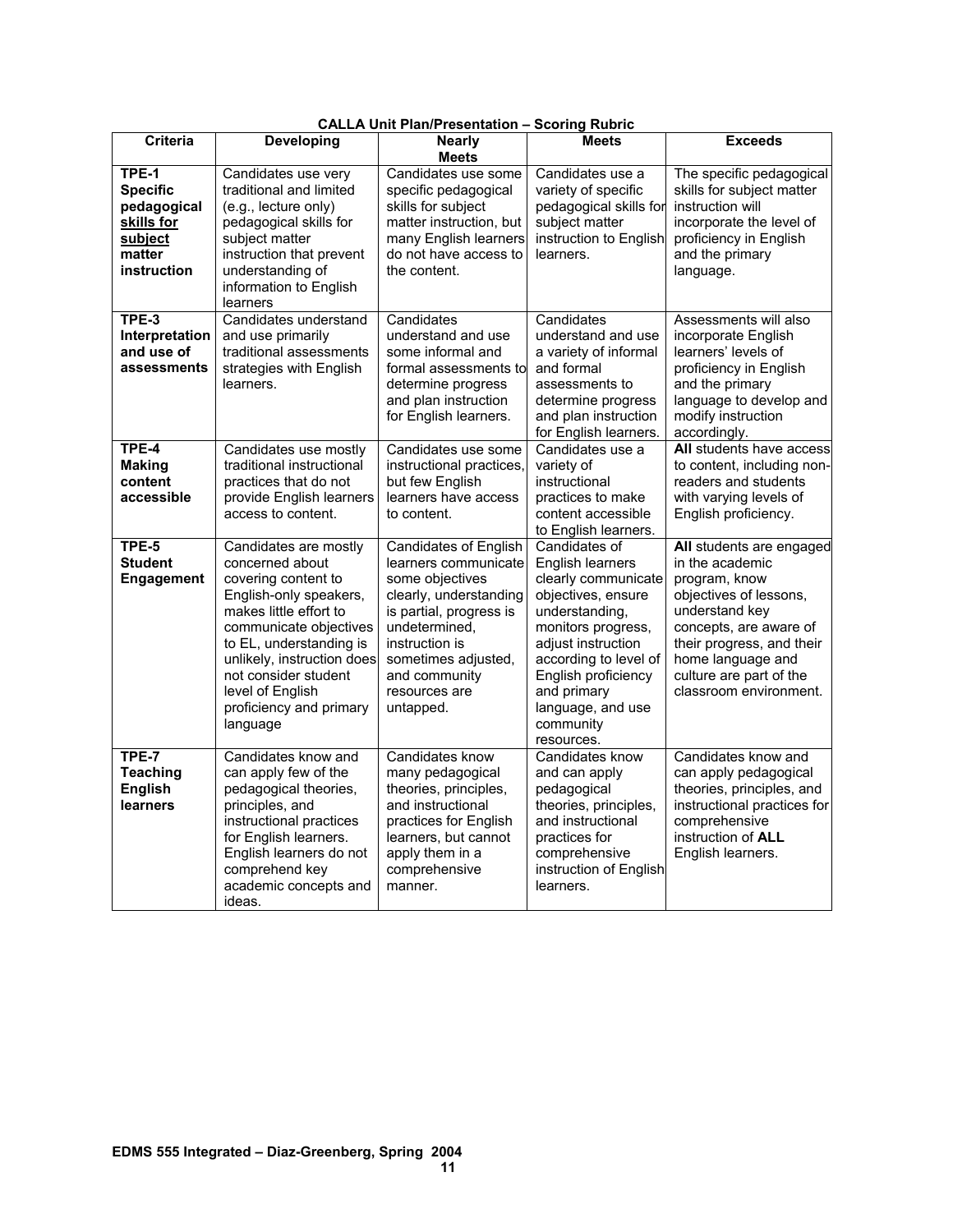# **MULTICULTURAL CALLA MINI UNIT TEMPLATE (Appendix A)**

Dr. Rosario Díaz-Greenberg

**TITLE:** 

# **Grade Level: Elementary**

#### **Language Level:**

# **Placement: Informal Assessment/CELDT**

| <b>Major Concepts:</b>                          |  |  |  |
|-------------------------------------------------|--|--|--|
| 1.                                              |  |  |  |
| 2.                                              |  |  |  |
| <b>Rationale:</b>                               |  |  |  |
| Literature Objectives:                          |  |  |  |
|                                                 |  |  |  |
| Language Objectives:                            |  |  |  |
|                                                 |  |  |  |
| <b>BOOKS:</b>                                   |  |  |  |
| 1<br>$\bullet$                                  |  |  |  |
| $\boldsymbol{2}$<br>$\bullet$<br>3<br>$\bullet$ |  |  |  |
| <b>Learning Strategies:</b>                     |  |  |  |
| Metacognitive:                                  |  |  |  |
| Cognitive:                                      |  |  |  |
| <b>Social Affective</b>                         |  |  |  |
| <b>STANDARDS</b>                                |  |  |  |

**Brief overview of books/time of the year to be used/connections between books**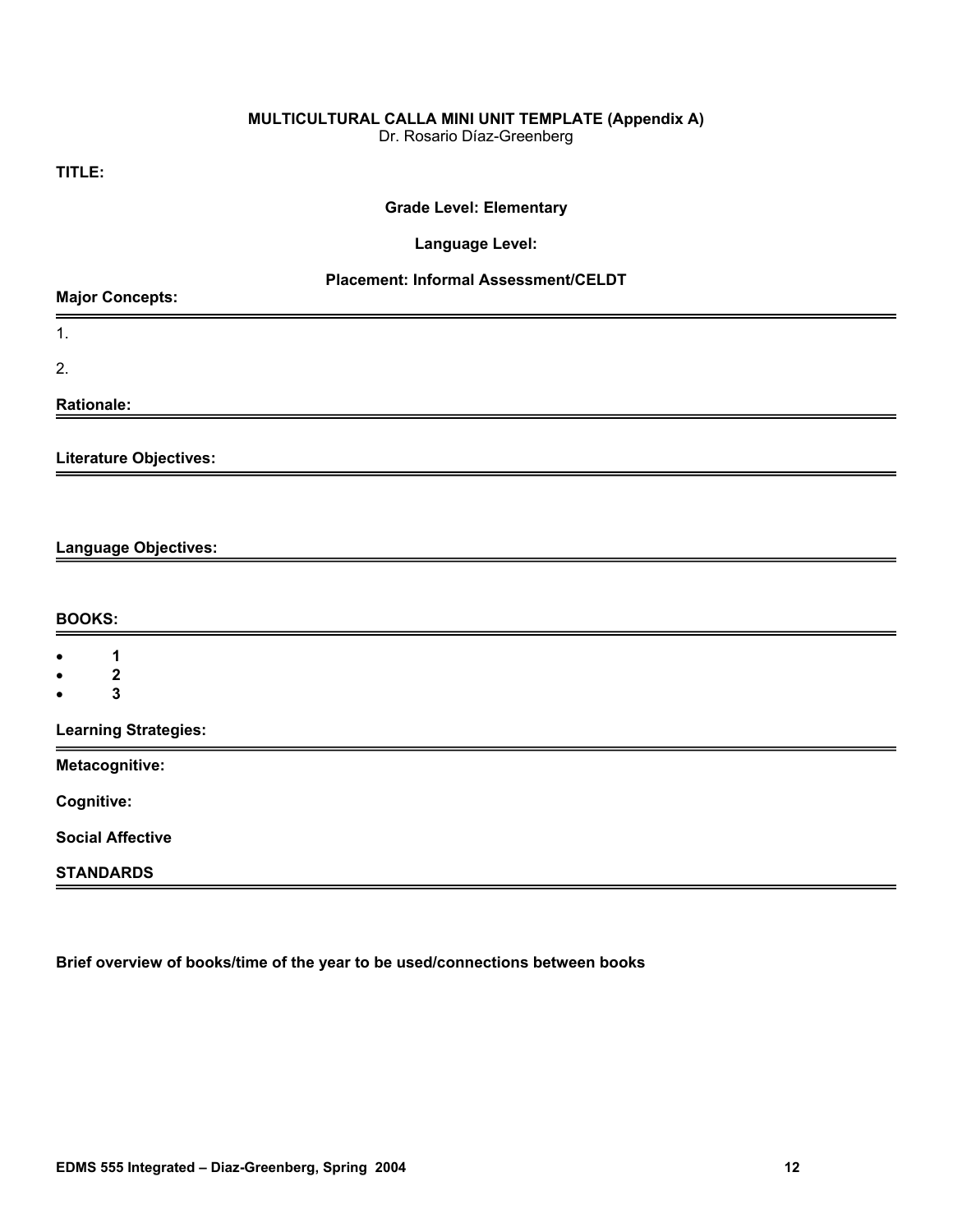### **CALLA LESSON PLAN SEQUENCE (CH. 5)**

**Preparation:** This stage requires activation of prior knowledge by finding out what the students already know and how they have been taught to approach the specific task. The students are told what the objectives of the unit are, and what is expected of them.

**Activities** should include: brainstorming, making graphic organizers, demonstrating how to do the project, role playing and prediction.

**Presentation:** The material to be covered needs to be presented in a variety of ways to address different learning styles. A positive approach is necessary to foster self-esteem and autonomy. Questioning is essential to encourage students in formulating questions for clarification purposes.

**Activities:** Questioning techniques, selective attention to key concepts, elaboration and inference to help comprehension.

**Practice:** During this stage students need to engage in interactive learning. Hands-on and exploration are essential. **Activities:** Cooperative learning activities, Reciprocal teaching, brainstorming, organizational planning, and problem posing techniques.

**Evaluation:** This stage stresses self-evaluation through specific techniques. The teacher needs to provide samples of record-keeping activities to direct the process.

**Activities:** Summarizing, verifying previously made predictions, Self-check and correct, chart progress through learning log, cumulative check list on items covered, and self-reflection on progress made.

**Expansion:** In this stage the teacher incorporates class and home activities that build on previous knowledge and integrate newly acquired skills and information into existing concepts. Reflection is essential to connect past concepts with new information. Revision and re-creation of knowledge is also crucial at this point. Application of new knowledge into real life situation should be encouraged.

**Activities:** Systematic inquiry, reflection techniques, and discussion.